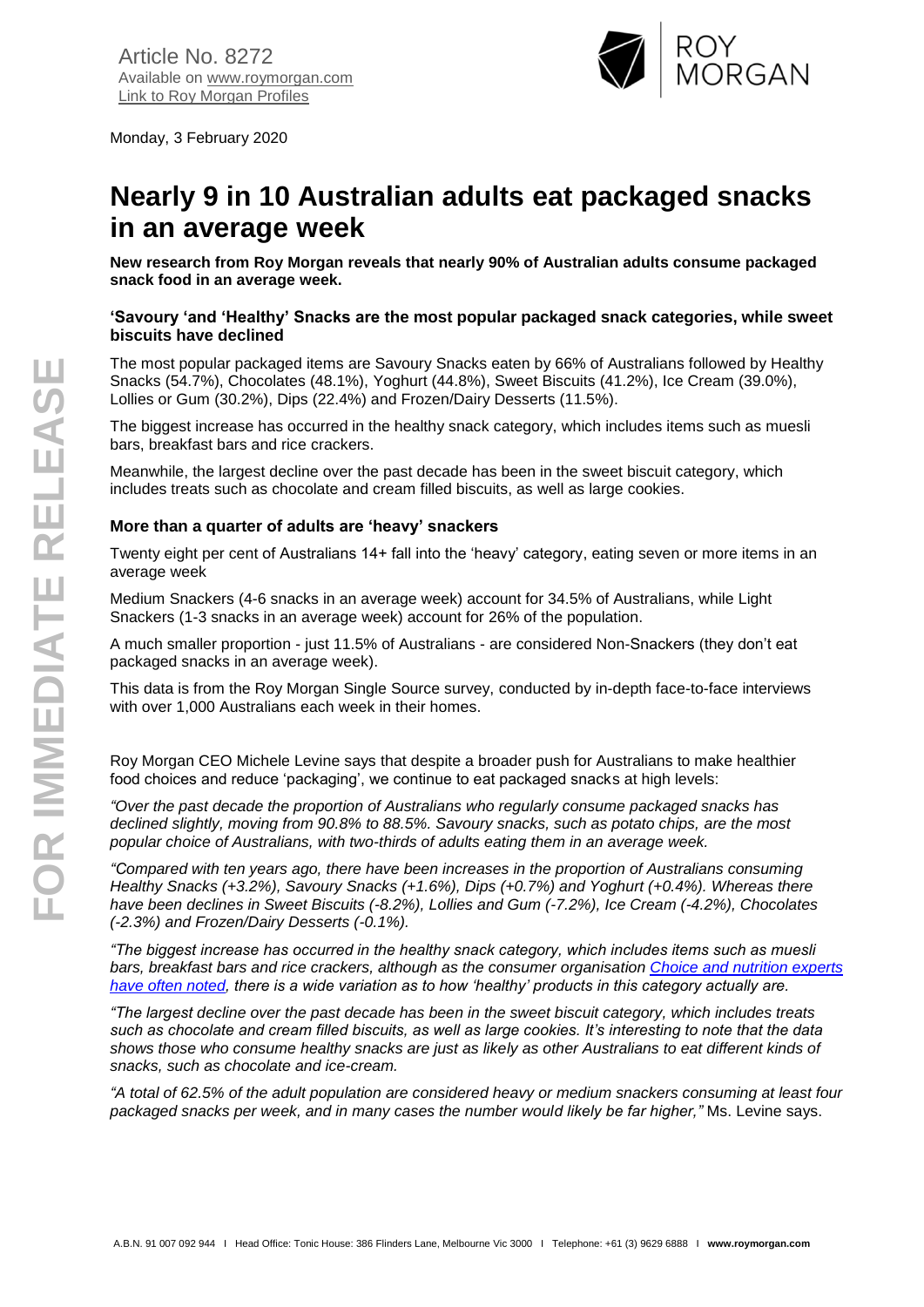



**Source**: Roy Morgan Single Source Australia, July 2008 – June 2019, n = 15,146. **Base**: Australians 14+



# **Proportion of Australians belonging to each snack food segment**

**Source**: Roy Morgan Single Source Australia, July 2018 – June 2019, n = 15,146. **Base**: Australians 14+.

## **Related research findings**

For related research on Roy Morgan's extensive range of customer profiles and reports on the Fast Moving Consumer Goods market view Roy Morgan's [FMCG products](https://store.roymorgan.com/products/australia/fmcg).